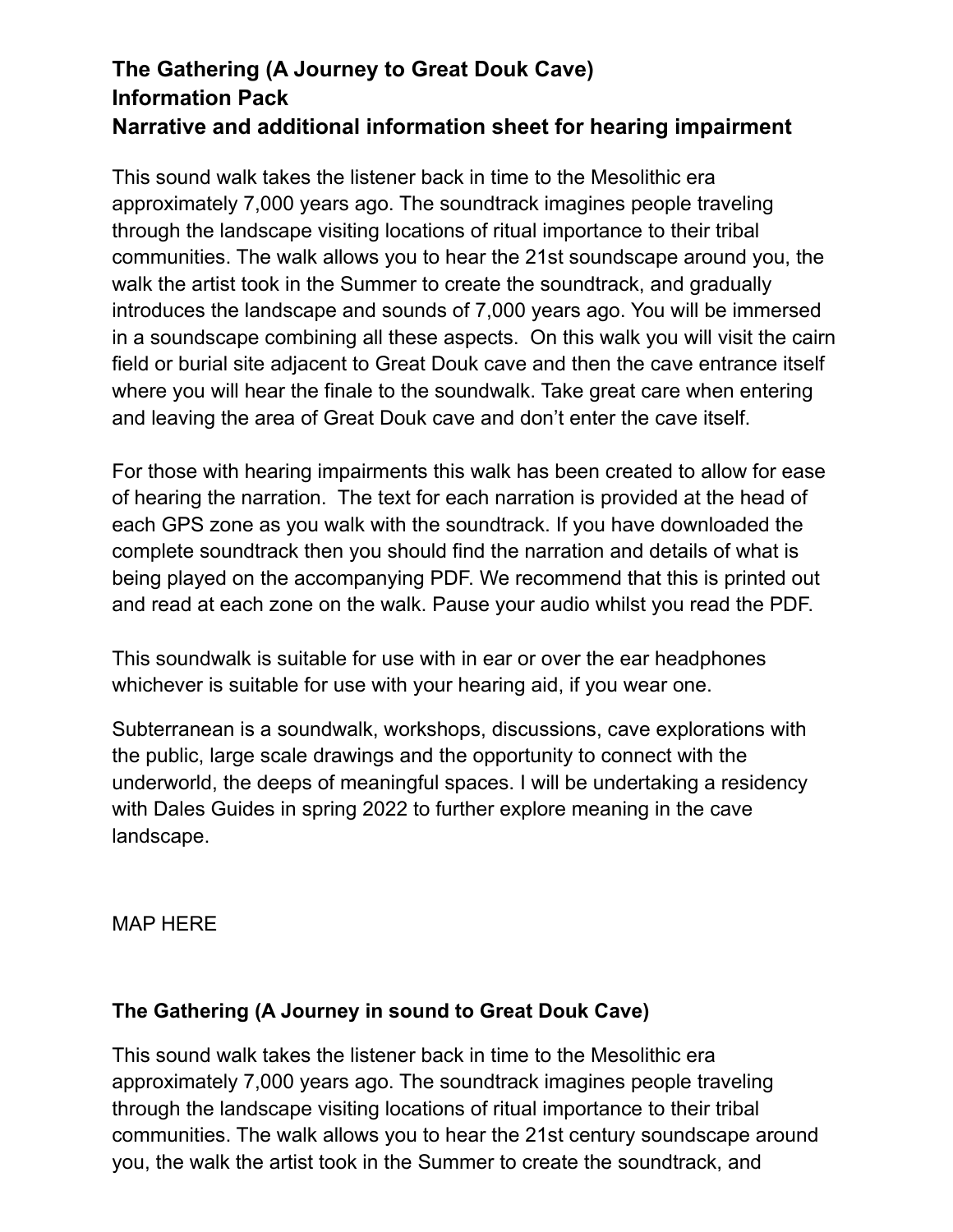gradually introduces the landscape and sounds of 7,000 years ago. The sound walk imagines tribes gathering together at certain times of year to celebrate the mountain, the cave, their ancestors and new lives. You will be immersed in a soundscape combining all these aspects. On this walk you will visit the cairn field or burial site adjacent to Great Douk cave and then the cave entrance itself where you will hear the finale to the soundwalk. Take great care when entering and leaving the area of Great Douk cave.

For those with hearing impairments this walk has been created to allow for ease of hearing the narration. The text for each narration is provided at the head of each GPS zone as you walk with the soundtrack. If you have downloaded the complete soundtrack then you should find the narration and details of what is being played on the accompanying PDF. We recommend that this is printed out and read at each zone on the walk. Pause your audio whilst you read the PDF.

This soundwalk is suitable for use with in ear or over the ear headphones whichever is suitable for use with your hearing aid, if you wear one.

## *Narration 1 (at the first gate)*

On this sound walk you will join a gathering of mesolithic hunter gatherers as they travel across a landscape of deep ritual meaning. Leave the road, the car and the 21st Century behind as you travel into the past and join the gathering.

The grass is close cropped through grazing with little other vegetation evident. You can also see thick stemmed rushes growing in clumps.

Listen out for the call of the wheatear bird - they sound like stones clacking together. You might hear the beautiful song of the skylark above you and see Meadow Pipits swooping through the air. In the summer ground nesting birds such as curews and lapwings are defending their nests.

7000 years ago the landscape around you would have been heavily wooded perhaps with some cleared areas where the people on the gathering have been spending the night. The sun filters through the canopy above you of Ash, Wych Elm and Sycamore.

Not long into the start of the walk you will see on the left a tower shaped lime kiln. The limestone was burned to create fertiliser and for other uses. The quarry is just above the top of the limekiln.

Follow the footpath to the second gate and press pause if you need to before starting the next narration.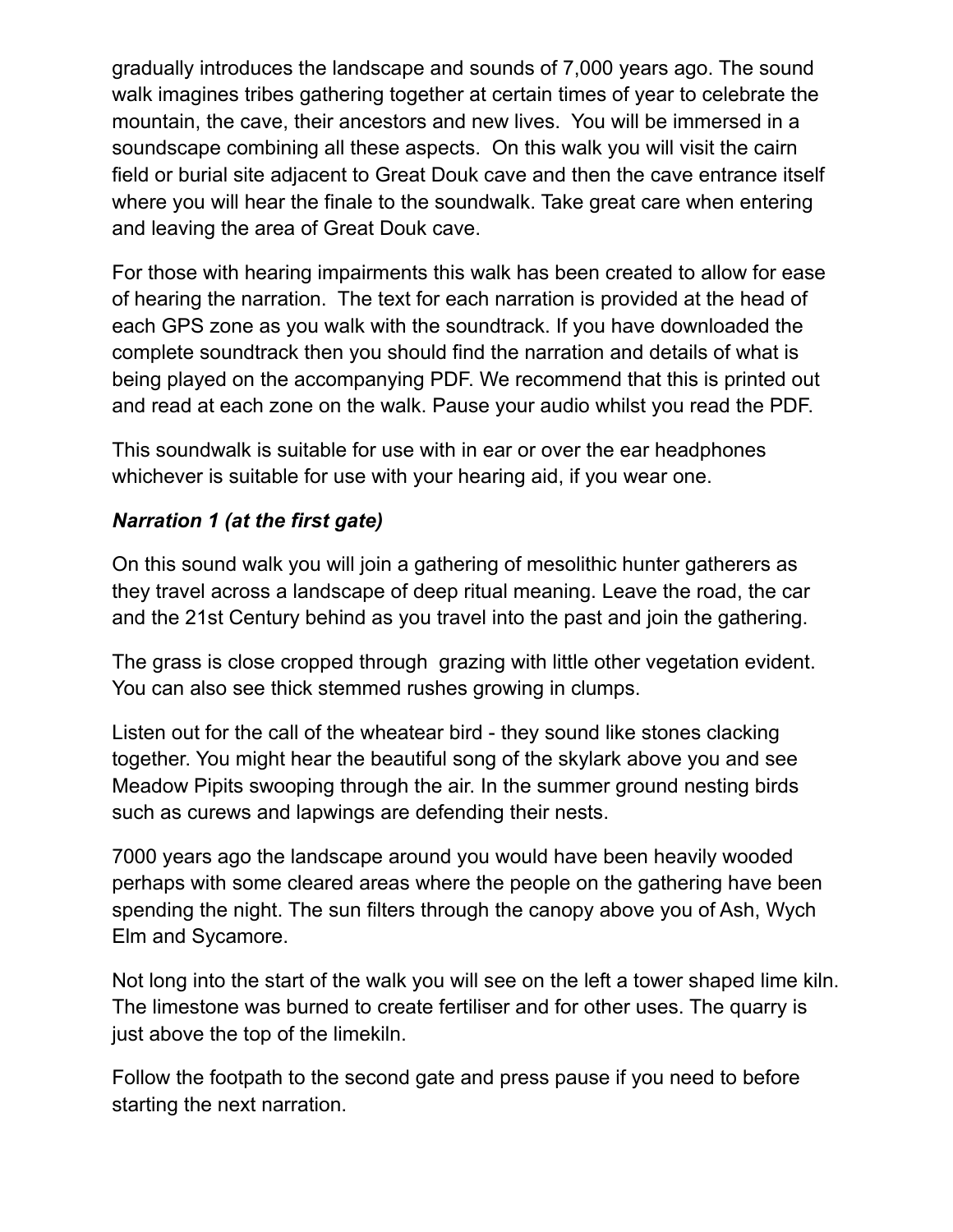*Sounds of: Traffic at first, woodland birds, footsteps walking, the baaing of sheep (in the landscape today), the sound of the common snipe bird, the sound of the gate, bass guitar playing*

## *Narration 2 (at the second gate)*

You are making a journey in sound back to the past of approximately 7000 years ago. The last ice age is over and the heavily wooded landscape is studded with rocks, glacial deposits and scraped bare limestone pavement. The dark hill in front of you is Ingleborough. It overlooks our journey. It is often covered with low cloud creating a mysterious shroud. On the top are the remains of stone age roundhouses. These may have been lived in permanently or just used in the summer for tribal gatherings.

People are living in the forests near water sources and beginning to create clearings for domesticated animals to graze. This is a period when people are transitioning from hunter gatherers to farmers, but this process must have taken many hundreds of years.

On this journey we join in with tribal groups who are coming together to visit Great Douk Cave and the burial site next to it. It is a gathering to celebrate life and death both of which are linked to the cave and its location beneath the mountain. In our ancestors' imaginations the cave is the entrance to the mountain. The cave is the place where our spirit emerges and comes to life in our bodies. The cave is the place where our spirits return to when we die. The cave is a portal through which the mountain communicates with life giving water.

Listen out for the sound of Ingleborough represented by the drumming call of the Common Snipe bird.

Follow the footpath to the third metal gate with the signpost to Great Douk Cave. Follow the Easterly path as signposted until you reach the dry stone wall encircling Great Douk Cave.

*Sounds of: Footsteps, the sound of the gate, birdsong, sheep baaing, the call of the Common Snipe, crows, woodland birds, bass guitar playing low tones*

## *Walk to The Cairn Field (Narration 3)*

Follow the footpath to the dry stone wall encircling great duke cave and press pause If you need to before starting narration 3.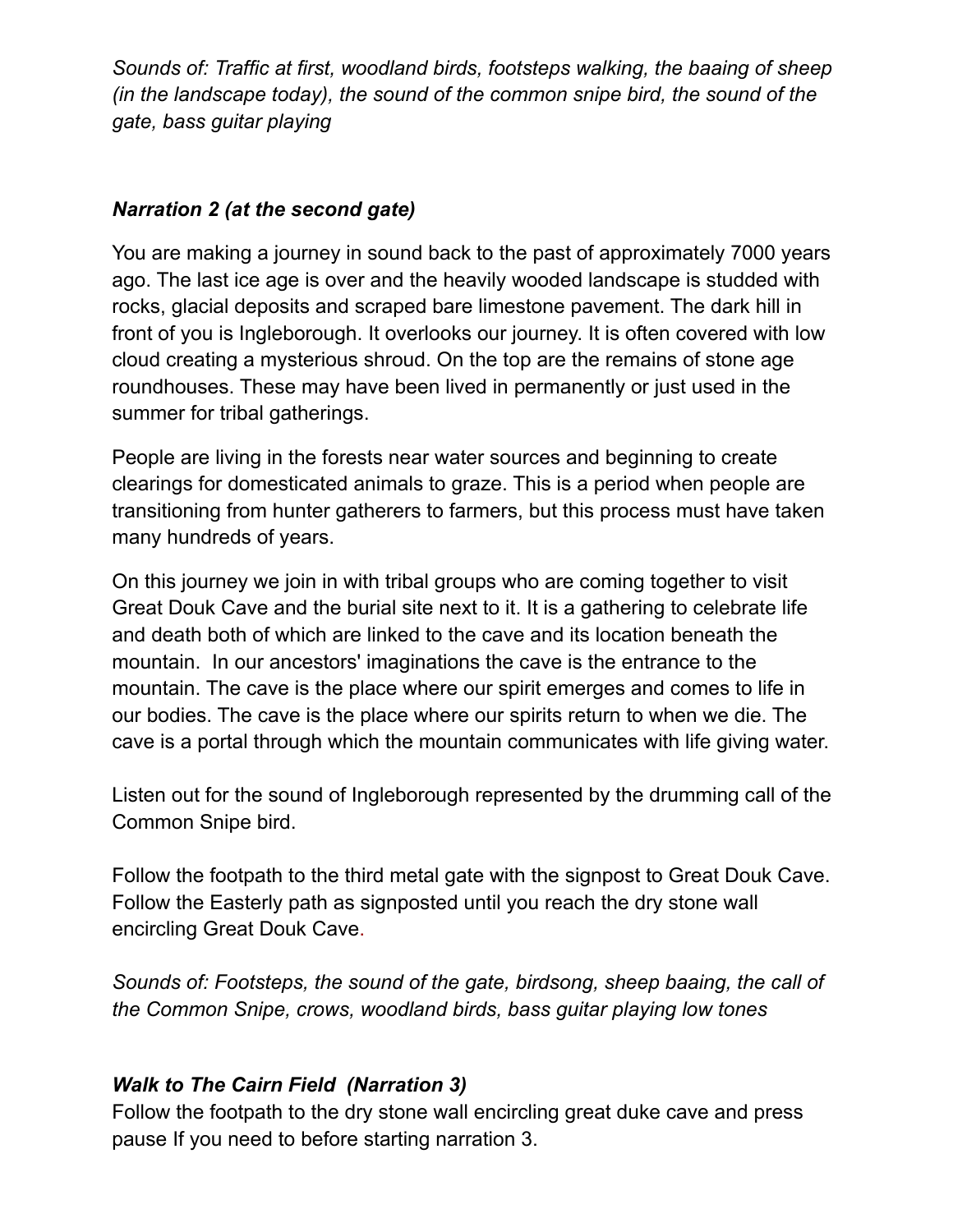Once you have reached the entrance in the dry stone wall to the bowl of Great Douk cave, resist the temptation to enter the cave area just yet, and carry on walking in a clockwise direction to circumnavigate the cave area. Follow the faint path up into the adjacent meadow and cairn field to the west of the cave.

*Sounds of: Woodland bird song, footsteps on grass and stone, bass guitar playing low tones*

## *At the Cairn Field*

Take time to wander through the cairnfield of stone age burial chambers. There are 33 recorded here but there may have been many more - now lost, their stones re-used in dry stone walls and sheep folds.

Each cairn would have had a larger stone at the head and foot end and between would have been smaller stones and rubble. The larger stones are limestone and there are sandstone kerb stones. The sandstone has been carried in from elsewhere.

Listen out for the sound of drumming, stone napping and the murmur of voices as people prepare to visit the cave, rest and gather, visit their ancestors, perhaps it is the spirit of the ancestors you can hear?

Return to the stone stile entrance of the cave area to continue your walk

*Sounds of: Voices and accessories of cooking and making camp, drumming, flint knapping, low bass guitar tones, footsteps*

#### *At The Stone stile of the Cave area*

Once you have crossed the stone stile, pick your way carefully down into the deep bowl to the cave entrance. Use the roots to hold onto and try to avoid the very slippery stones covered in black slime. Scramble across and find a comfortable spot within sight of the cave entrance.

Great Douk Cave is in a collapsed doline and is thought to be half a million years old. Ingleborough is riddled with caves but Great Douk is both accessible and has an impressive, safe cave entrance area. It's cool, rocky bowl is shaded with trees, saplings, ferns and water trickling or rushing through, depending on the amount of rainfall.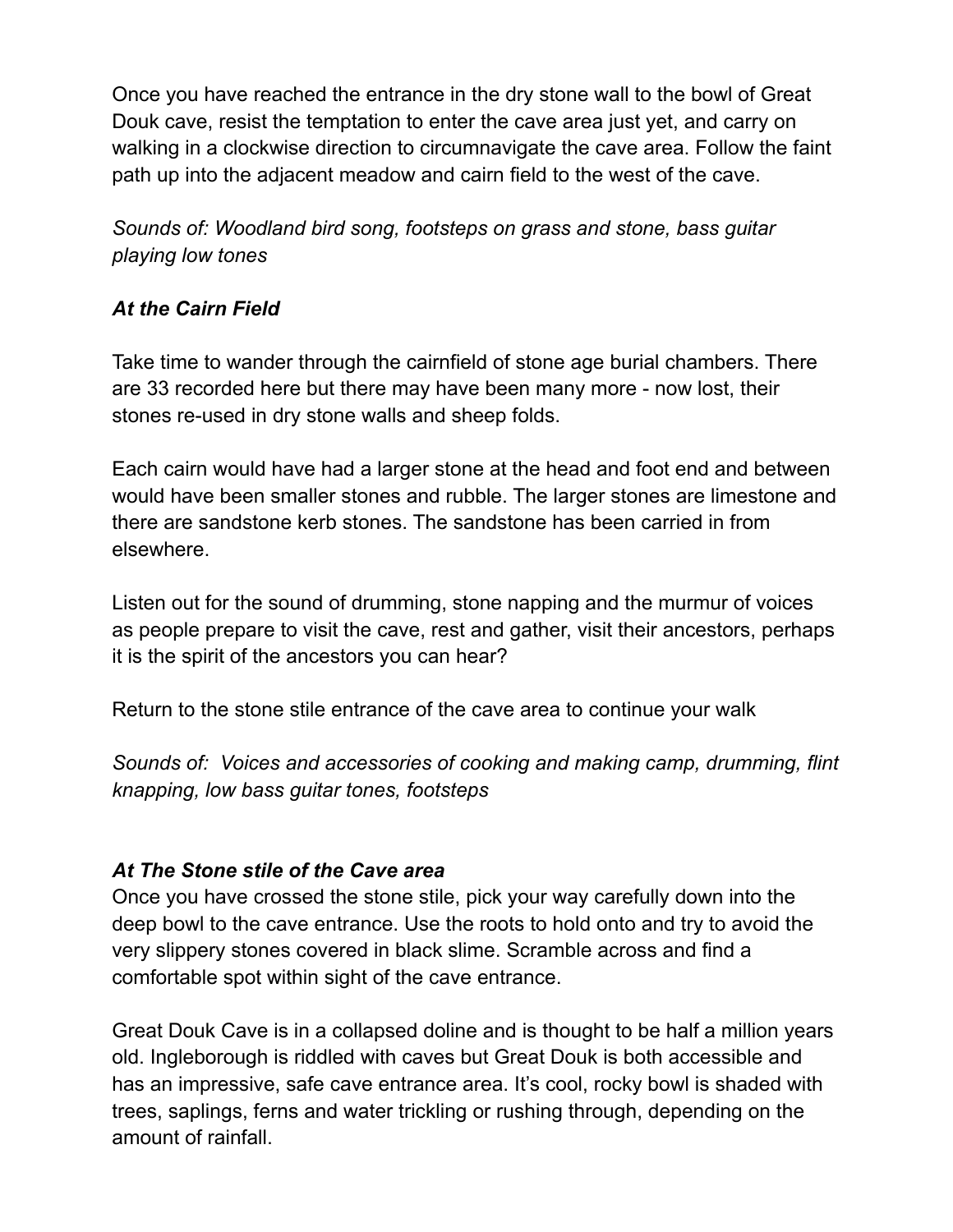We do not see the cave but we sense it - we hear the waterfall and the cool air embraces us as we descend into the shaded sink hole. The waterfall beckons us in, getting louder. We grab dry tree roots, damp mossy rocks are under our fingers and we scramble down. Birds let out a warning cry at our appearance and then resume their song. The shaded light filters through the trees making a refuge, and bringing us within sight, at last, of the cave entrance.

*Sounds of: Waterfall gradually increasing in sound, bass guitar playing low tones, drumming tones of the common snipe bird, birdsong, footsteps*

### *At The cave*

The Gathering is the water issuing from the cave, it is the spirits in the Cairn field, it is the awe of the cave entrance, the passageway into the mountain. It is the dripping water in the cave, and the slow building of flowstone formations over thousands of years. The cave is the portal through which the life spirit flows from the mountain.

Take a while to listen to the sound track as it takes you inside the cave entrance and explores the cavern and the sounds found there. Listen to the cave as it beckons you in and afterwards sends you on your way. Please don't enter the cave yourself, unless you are experienced and have the correct equipment with you.

*Sounds of: Water rushing getting gradually louder, footsteps, common snipe call, birdsong*

Finale

Cave Birds cry out the greeting Welcome, welcome all Stone and cold entrance Enter dark deeps Spirits breath, inside and out Water falls, streams, flows Cool, clear, erasing, bringing hope The cave breaths in the mountains depths We move as one into the mountain

Shadows flickering, the dark dances The smoke rises The spirit babbles and drips Energy of animals, we are as one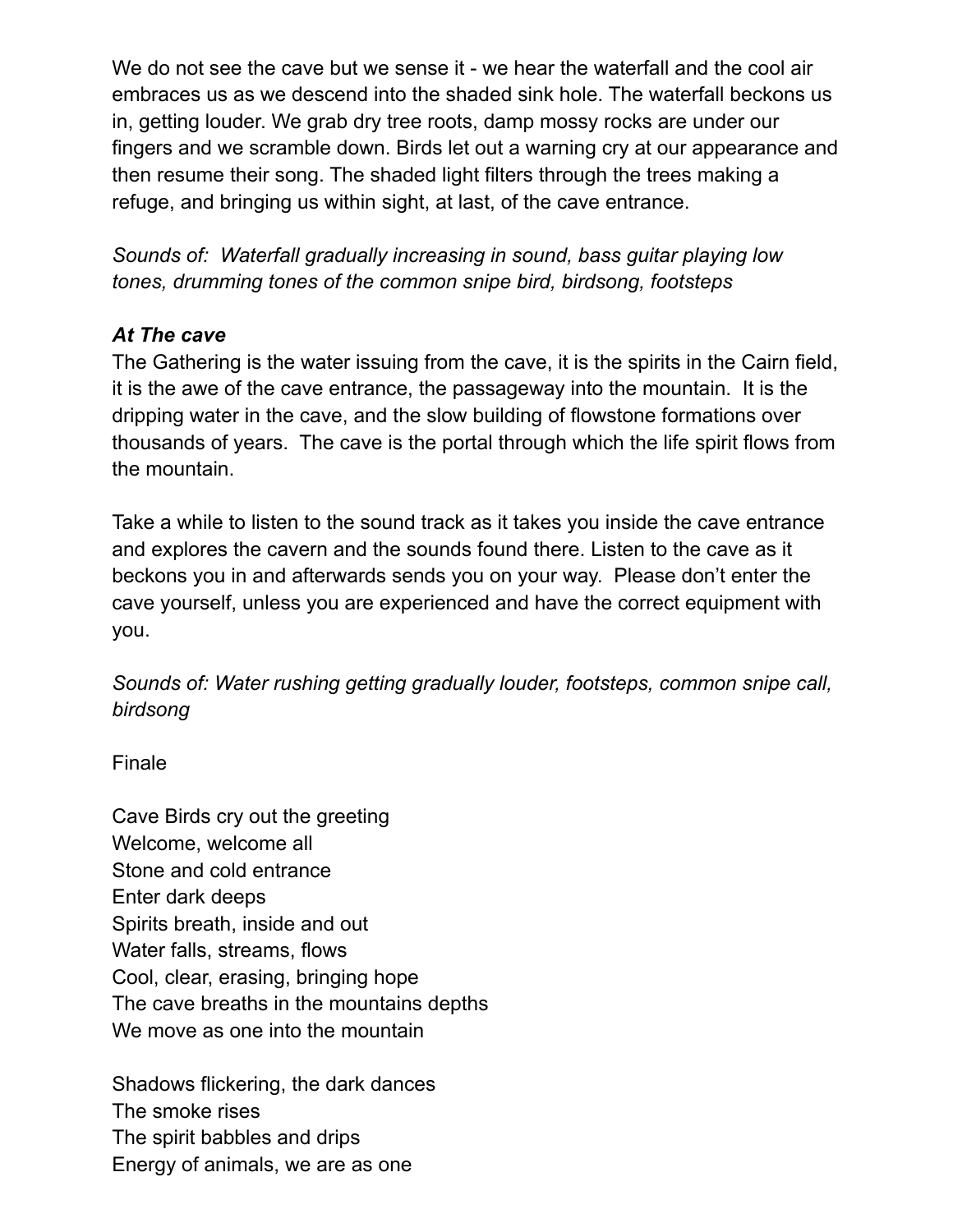Rushing, swirling Into the dark mountain Contracting, twisting Our bodies breaths mingle We are inside and outside

We walk, we are lost in our minds In water, in dark, in the breath Of spirits in and out The living body, alive and not alive Pressing down and rising up The living mountain expels

Roaring and silent Stone of the mountain The Snipe drums and calls The cave speaks, mountain mouth Issuing water of life And when we are gone We will hear the message again

*Sounds of: Flowing water in the cave changing pitch and tone, singing, humming, hawk calls, common snipe call, guitar plucking, change in pitch of the bass guitar playing, the echoing sound in the cave*

#### **Afterthought**

Thank you for listening to the sound walk If you would like to know more or follow my activities please look at my website at Annrutherford.co.uk

If you wish to explore further there are limestone pavements to the east and west of Great Douk Cave. There are unique mini environments in the grykes (The gaps between the clinks) Take care as you step over the rocky landscape.

Please Return by following the route you took to get here.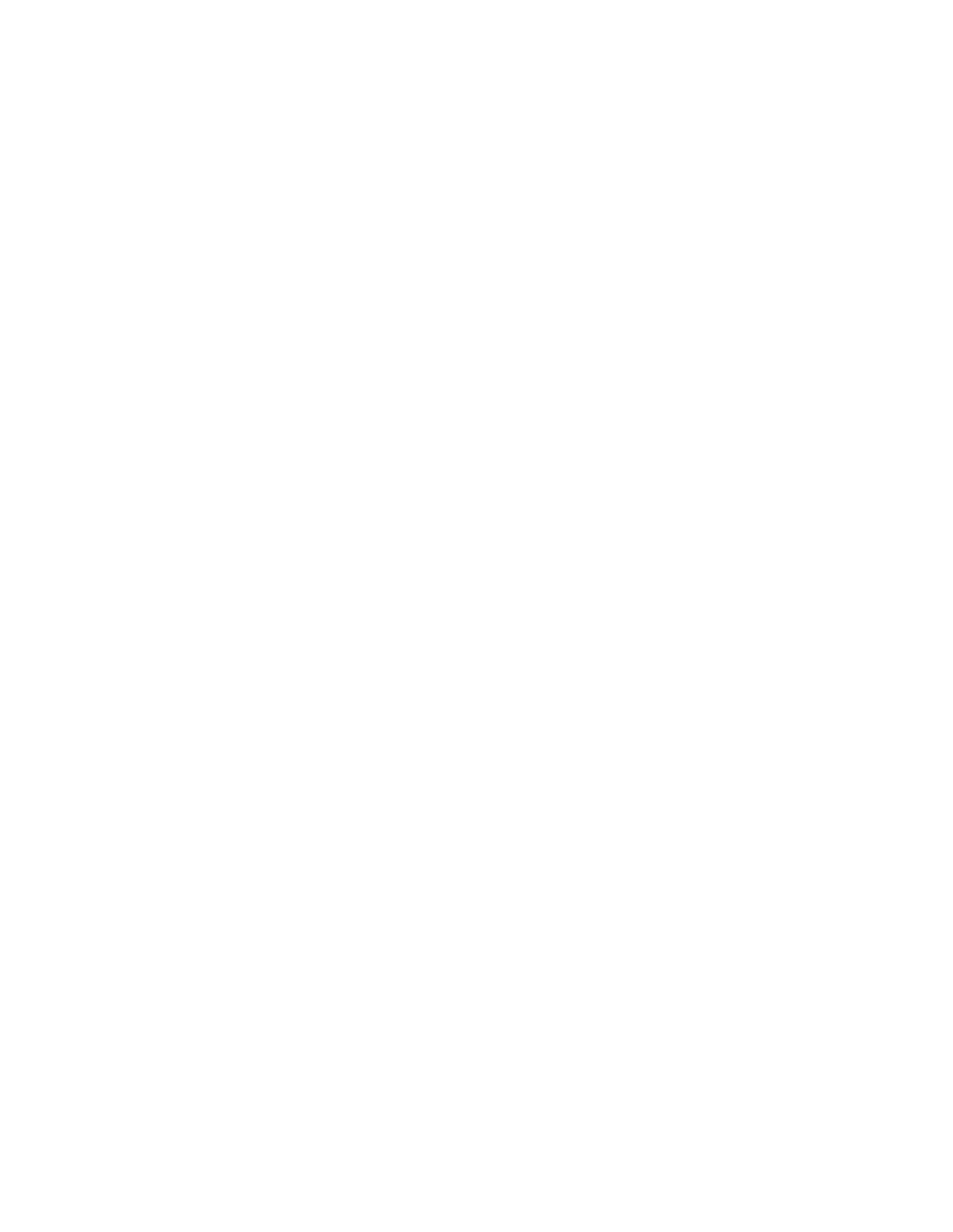Entrance to Great Douk Cave, Ann Rutherford

Great Douk Cave is particularly interesting because of its surroundings. Around the cave entrance, and above the deep hollow, is a huge cairn field of scores of Bronze age burial cairns, dating back 2000 years. Excavations have been done, but the casual observer will find it hard to distinguish the cairns deeply covered as they are now with moss and grass. The conclusion can only be that this was a hallowed place where the dead were brought to be buried within the area of the cave entrance. Perhaps they were placed to return to the womb-like underworld that the cave represents. We can only guess, but what an intoxicating notion of the importance of the cave to earlier peoples, that is.

A friend emerged from an underground cavern, covered in mud and wet through, blinking into the sunlight, to declare she's 'never felt more alive'. Others are frightened by the thought of being in a small enclosed space. For me, an awareness of the weight of rock above me, is both dizzyingly threatening and incredible. My imagination strains to grasp the forces of the Earth's cycles, water and time that have formed the land above and below me.